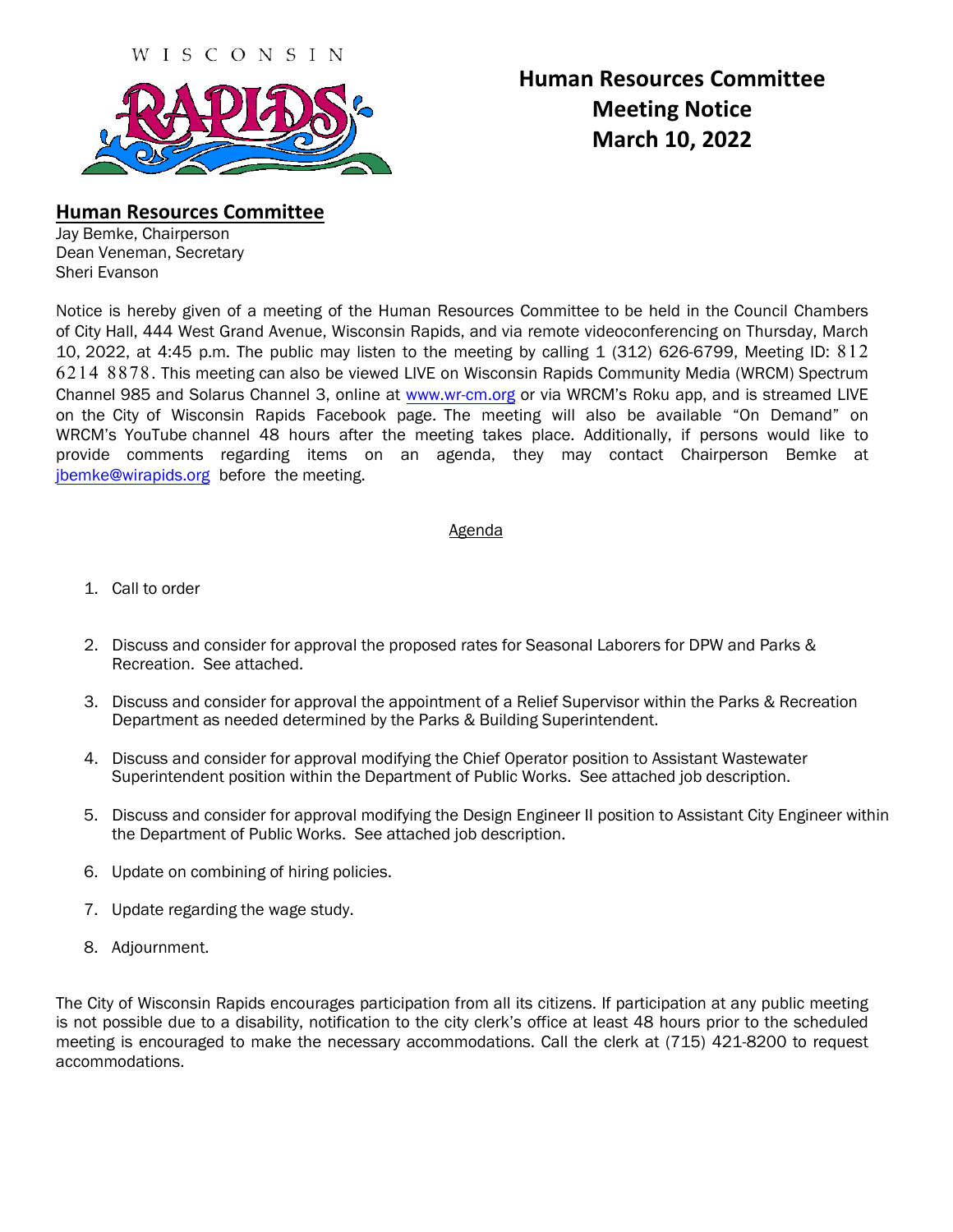### **Current Rates**

|                      |       | Hours             |                                        |                                |                       |
|----------------------|-------|-------------------|----------------------------------------|--------------------------------|-----------------------|
| Budget \$12.18/hr    |       | 500               | \$6,090.00                             | 4 Seasonal @ \$12.00           | \$<br>24,360.00       |
|                      |       | <b>Proposed</b>   |                                        |                                |                       |
| \$                   | 14.50 | 500<br>480<br>400 | \$7,250.00<br>\$6,960.00<br>\$5,800.00 |                                |                       |
| \$                   | 15.00 | 500<br>480<br>400 | \$7,500.00<br>\$7,200.00<br>\$6,000.00 |                                |                       |
| \$                   | 16.00 | 500<br>480<br>400 | \$8,000.00<br>\$7,680.00<br>\$6,400.00 | 4 Seasonal @ \$16.00 @ 450 hr. | \$<br>28,800.00       |
| 1 LTE @\$20.00 (CDL) |       |                   | \$20,000.00                            |                                |                       |
| 1 LTE @\$16.00       |       |                   | \$16,000.00                            |                                |                       |
|                      |       | \$60,360.00       | \$64,800.00                            |                                | Increase of \$4560.00 |

Avg. HR. in 2021 447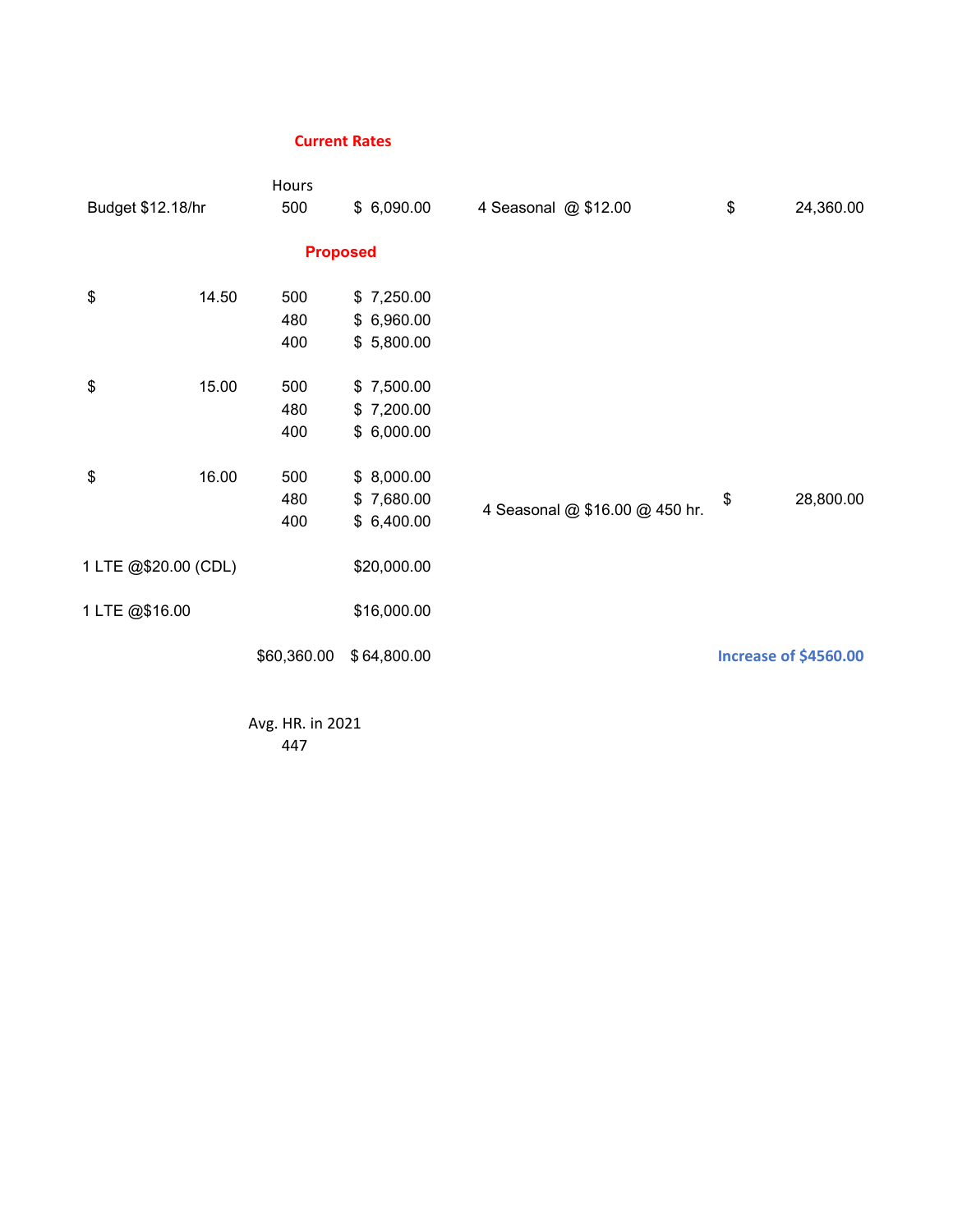# **The City of Wisconsin Rapids Position Description**

| Name:                  |                                      | Department:        | Wastewater                |              |               |
|------------------------|--------------------------------------|--------------------|---------------------------|--------------|---------------|
| <b>Position Title:</b> | <b>WWTF Assistant Superintendent</b> | Pay Rate:          | \$30.90                   | <b>FLSA:</b> | <b>Exempt</b> |
| Date:                  | February 21, 2022                    | <b>Reports To:</b> | Wastewater Superintendent |              |               |

# **Purpose of Position**

Performs a variety of skilled duties in directing and coordinating the collection and treatment of wastewater. Responsible for assessing the effectiveness of the process and making any process changes required for an effective and efficient treatment process. Troubleshoots various mechanical and automated systems and consults with the City Engineer and Wastewater Superintendent, as needed, to make decisions on corrective actions including the repair or replacement of the system or component parts. Responsible for ensuring that the plant meets State of Wisconsin DNR license and permit requirements, especially in effluent discharge. Meets with DNR personnel on compliance matters and follows up on specific concerns. Coordinates activity between shifts, operators, and crews as required. Assume the role of superintendent during his/her absence.

Work is performed in accordance with established department policy and within license and permit requirements. The individual in this position exercises considerable judgment in adjusting the process or making operational decisions within the specified guidelines.

# **Essential Duties and Responsibilities**

### **The following duties are normal for this position. These are not to be construed as exclusive or allinclusive. Other duties may be required and assigned.**

Serves as Lead in the laboratory, performs laboratory tests and trains laboratory workers to determine if adjustments are needed in process. Performs quality control tests and determines control limits for permitted tests. Makes any necessary changes to meet DNR discharge limits and quality control standards. Assists superintendent with DNR personnel on compliance matters and follows up on specific concerns. Maintains and updates laboratory quality manual for approval by Superintendent. Reviews and verifies lab data. Reviews and updates standard operating procedures in the laboratory for approval of Superintendent.

Operates and maintains chemical feed systems. Operates wastewater SCADA system. Maintains operation and repair records and prepares reports, including DNR reports, for submittal after Superintendent has reviewed and approved. Assists with scheduling and trains Operators. Collects samples for lab testing. Performs biosolids operations, including biosolids sampling, public distribution, and communication with landowners/public. Assists with plant and lift station operations

Generates monthly hauler billing statements. Assists in DNR reporting that includes; Air emissions, Quarterly sludge characteristics, and electronic discharge monitoring reports. Assists with industrial billing, accounts payable, and future project planning.

Performs various other duties as assigned.

# **Minimum Training and Experience Required to Perform Essential Job Functions**

Thorough knowledge of Wastewater Treatment facilities, equipment, and operating principles and practices; knowledge of repair of pumps, motors, electrical equipment, instrumentation, building maintenance and repairs. Considerable knowledge of biosolids land application practices and Class A biosolids certification is required. Considerable knowledge of occupational hazards and safe work practices. Considerable knowledge of computers and SCADA systems and

Page 1 of 3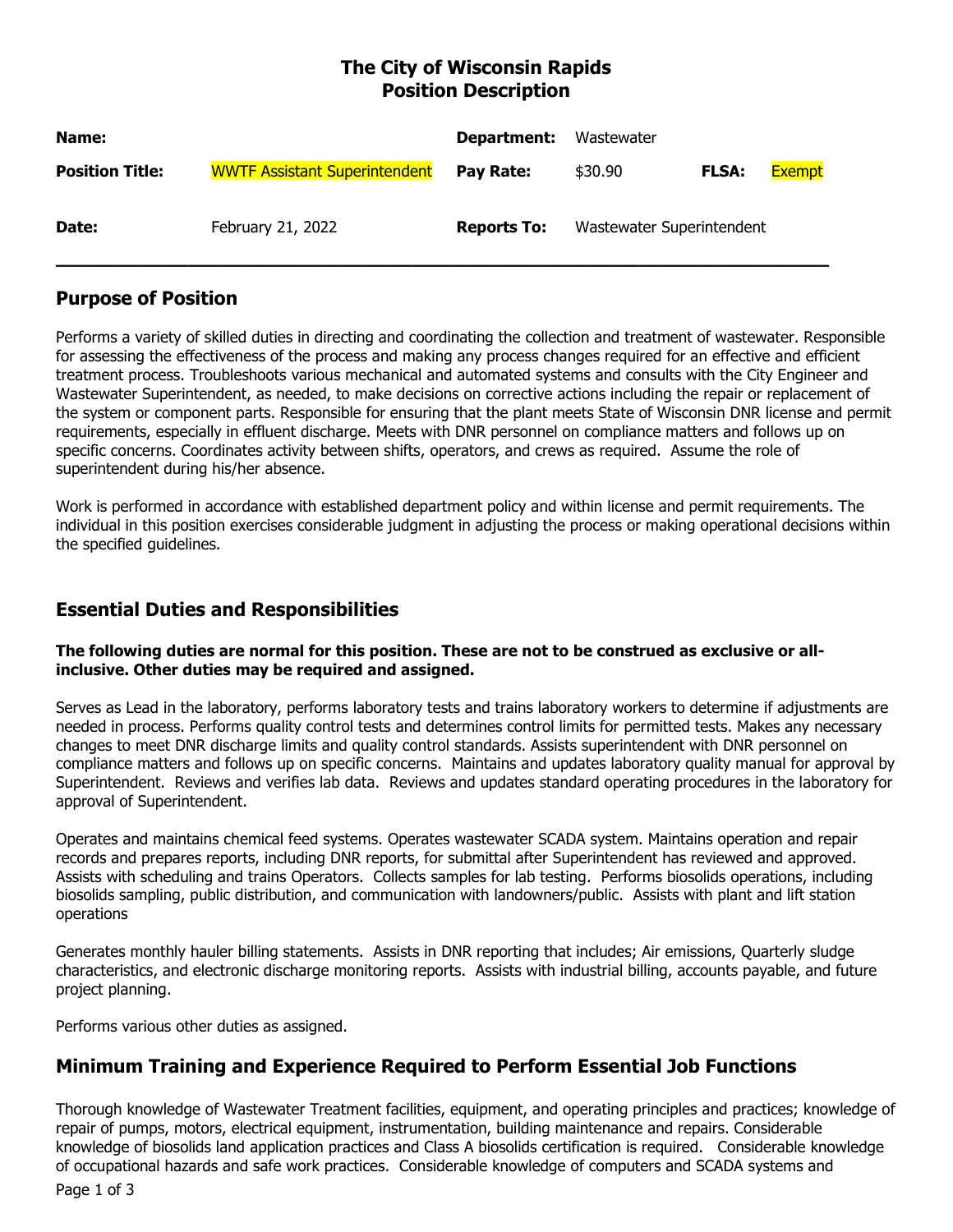experience using web-based computer programs and GIS. Five (5) or more years of experience in a wastewater treatment plant and collection system; valid Wisconsin Advanced Wastewater Operator Certification with subclasses including; biological solids/sludge handling, Processing and reuse, Biological treatment: Suspended growth, Disinfection, Laboratory, Nutrient removal, and Solids seperation. A wastewater-related college degree, or equivalent expirience is required. Valid Wisconsin Class B Commercial driver's license is required or have the ability to obtain within 1 year.

### **Physical and Mental Abilities Required to Perform Essential Job Functions**

### **Language Ability and Interpersonal Communication**

Ability to analyze and categorize data and information using established criteria in order to determine consequences and to identify and select alternatives. Ability to compare, count, differentiate, measure, copy, record and transcribe data and information. Ability to classify, compute, tabulate, and categorize data. Ability to decide time, place, and sequence of operations within organizational framework.

Ability to counsel, mediate and/or provide first-line supervision. Ability to effectively communicate instructions to and mentor operators. Ability to persuade, convince, and train others in all aspects of plant operations. Ability to advise and provide interpretation regarding the application of policies, procedures and standards to specific situations.

Ability to utilize a wide variety of descriptive data and information, such as plant operation reports, flow charts, maintenance records, compliance reports, engineering drawings and reports, safety regulations, blueprints, work orders, billing invoices, personnel policies, correspondence and general operating manuals.

Ability to communicate orally and in writing with department personnel, engineers, City officials, utility company representatives, engineering technicians and the general public.

### **Mathematical Ability**

Ability to calculate percentages, fractions, decimals, volumes, ratios and spatial relationships. Ability to interpret basic descriptive statistical reports. Ability to make accurate observations and recordings of plant operations.

### **Judgment and Situational Reasoning Ability**

Ability to use functional reasoning in performing influence functions, such as supervising, managing, leading, teaching, directing and controlling.

Ability to exercise the judgment, decisiveness and creativity required in situations involving the evaluation of information against sensory and/or judgmental criteria, as opposed to criteria that are clearly measurable. Ability to delegate responsibilities when necessary.

Ability to maintain records and prepare accurate reports.

### **Physical Requirements**

Ability to operate, maneuver and/or steer equipment and machinery requiring complex and rapid adjustments and simple but continuous adjustments, such as verhicles, forklift, loader, process equipment, common hand/power tools, in-situ meters, ladders, and office supplies.

Ability to exert moderate, but not constant, physical effort, typically involving some combination of climbing and balancing, stooping, kneeling, crouching, crawling, lifting, carrying, pushing and pulling.

Ability to recognize and identify similarities or differences between characteristics of colors, shapes, sounds, odors and textures associated with job-related objects, materials and tasks.

#### **Environmental Adaptability**

Some tasks may risk exposure to temperature extremes, disease, odor, toxic agents, noise, machinery, smoke, wetness, humidity, dust, explosives and electrical currents.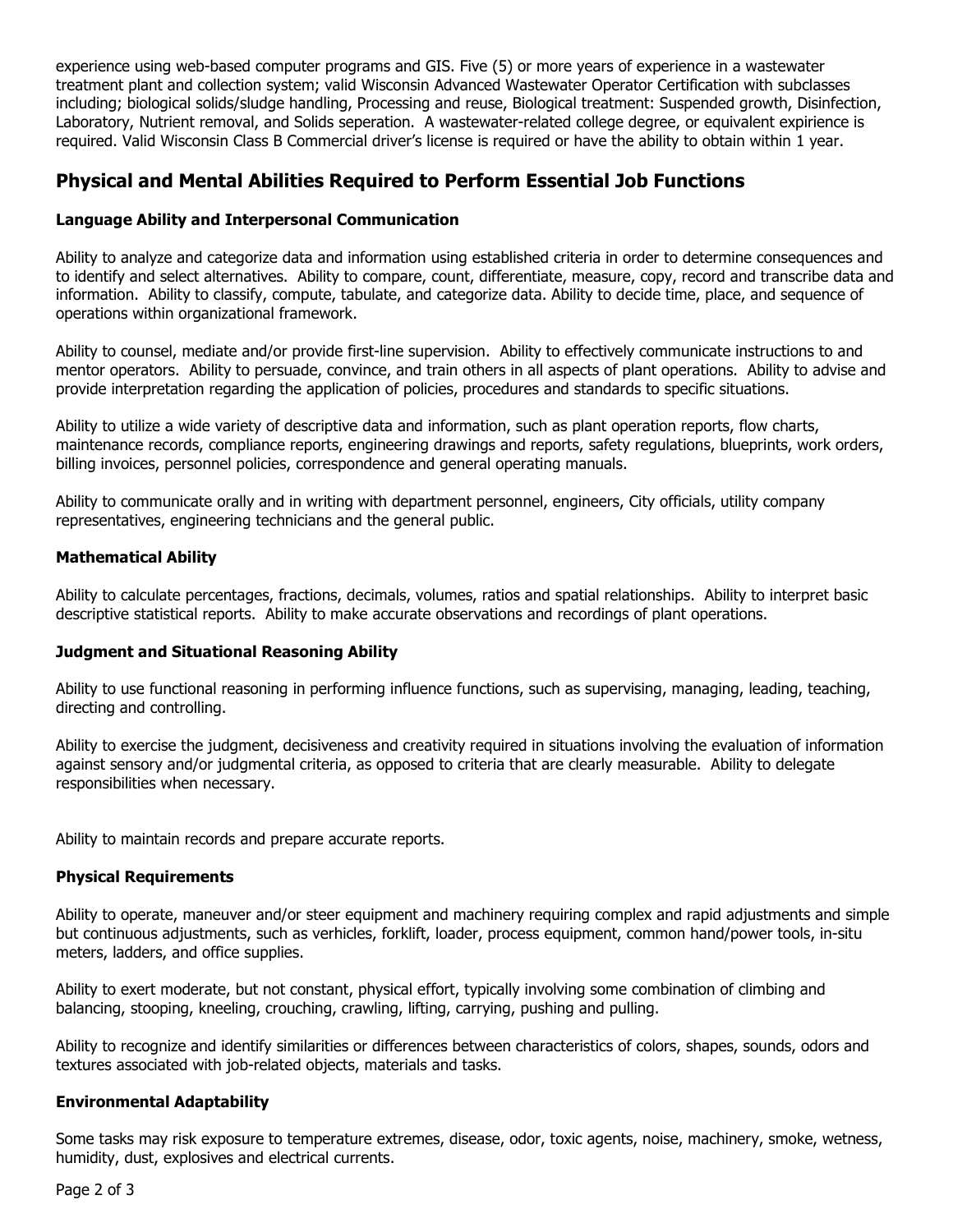The City of Wisconsin Rapids is an Equal Opportunity Employer. In compliance with the Americans with Disabilities Act, the City will provide reasonable accommodations to qualified individuals with disabilities and encourages both prospective and current employees to discuss potential accommodations with the employer.

Employee's Signature **Supervisor's Signature** Supervisor's Signature

Date **Date** Date **Date**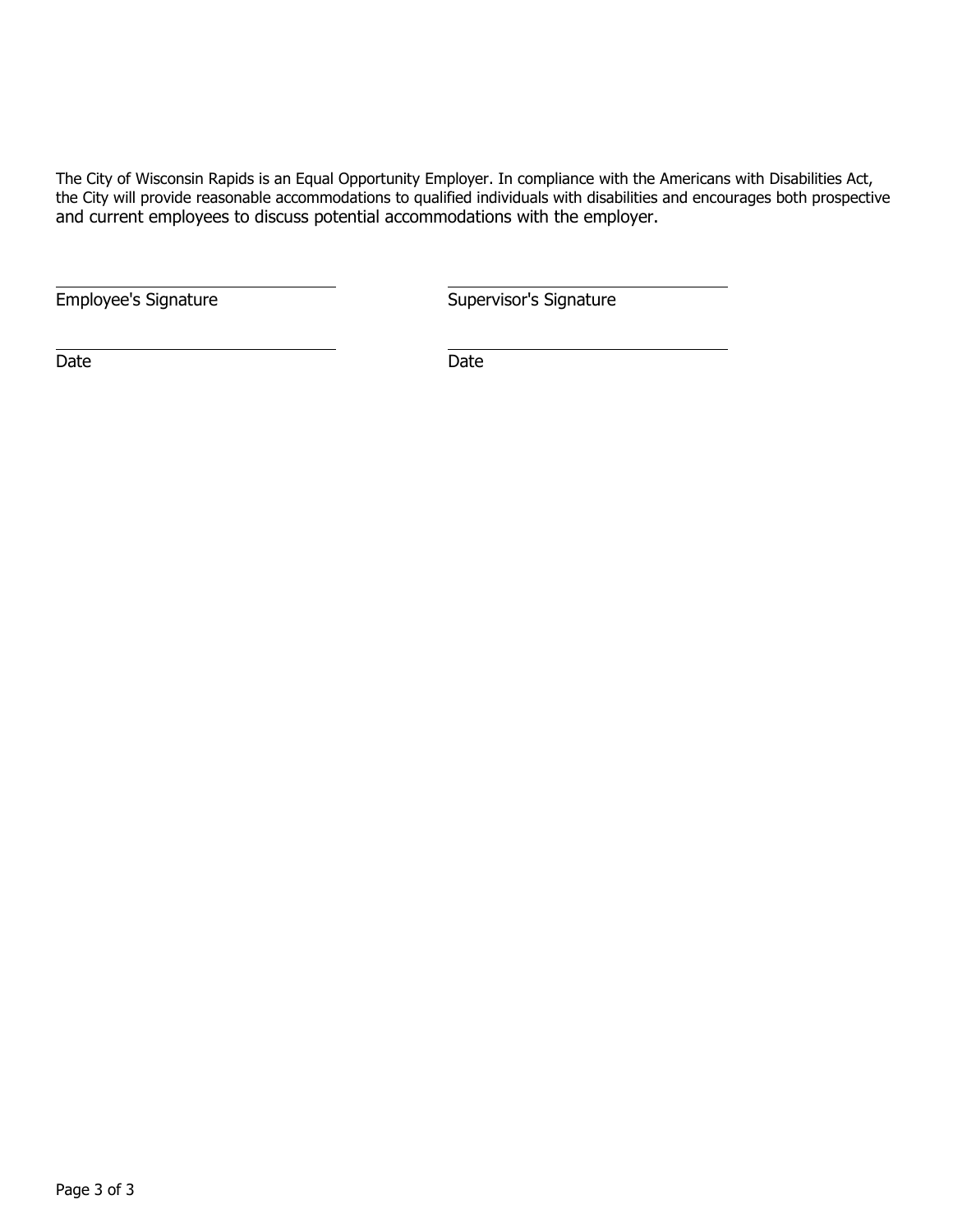# **The City of Wisconsin Rapids Position Description**

| Name:                  |                                                        | Department:        | <b>Public Works</b> |              |        |
|------------------------|--------------------------------------------------------|--------------------|---------------------|--------------|--------|
| <b>Position Title:</b> | Design Engineer II                                     | Pay Grade:         | 13                  | <b>FLSA:</b> | Exempt |
| Date:                  | April 1998<br><b>Revised 7/2007</b><br>Revised 12/2010 | <b>Reports To:</b> | City Engineer       |              |        |

### **Purpose of Position**

The purpose of this position is to direct public works projects, supervise and review engineering designs, supervise and direct inspection personnel, administer public works utility projects, and waste water utility-and solid waste disposal programs. The work is performed under the direction of the City Engineer.

### **Essential Duties and Responsibilities**

#### **The following duties are normal for this position. These are not to be construed as exclusive or allinclusive. Other duties may be required and assigned.**

Assists in supervising subordinate engineering design and construction inspection personnel. Assigns and reviews work including designs, cost estimates, survey information, specifications, cost studies, etc. Advises employees.

Assists in administering schedules and directs major sewer construction projects including extension and reconstruction projects. Consults with contractors, engineers, public officials and consultants to resolve problems. Reviews and approves payment requests.

Assists in reviewing and overseeing construction for conformance with approved plans and specifications. Advises contractor regarding variances and approved plan changes, or refers to higher authorities for approval.

Reviews and approves consultants' work.

Prepares more complex design plans, cost estimates, specifications and-contracts and permit applications for public works projects.

Supervises and directs material testing program.

Assists in directing grant application preparation and administers grant funds. Conducts grant reviews, supervises cost accounting and contractor compliance.

Assists in directing and supervising preparation of public hearing data for sewer and special assessment projects. Supervises special assessment calculation and billing.

Assists in developing and preparing sewer extension and sewer reconstruction program and budget. Assists with other budget and capital project plan preparation and presentation. Conducts technical review of projects. Monitors project revenues and expenditures.

Responsible for project design, cost estimates and material specifications.

Assists the City Engineer with the administration of contraacts.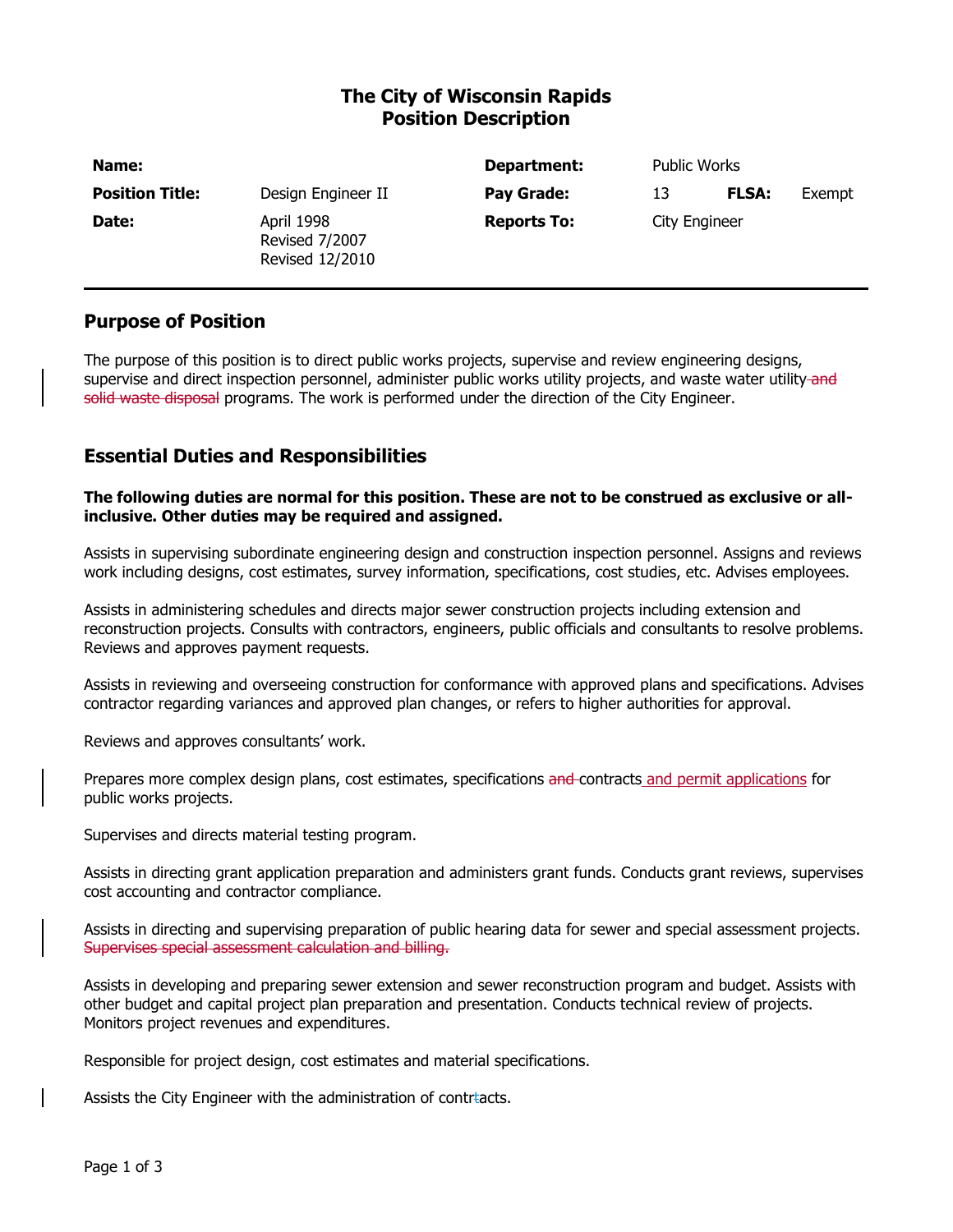Attends and participates in public meetings as needed. Prepares and delivers staff reports and recommendations. Provides staff assistance to Public Works Committee, Wastewater Commission and Recycling Board. Provides technical advice to the City Attorney regarding public works resolutions and ordinances.

Receives, resolves or refers complaints, questions and concerns from the public.

Directs and coordinates surveys and right-of-way acquisition for projects under the position jurisdiction.

Prepares and negotiates agreements related to for solid waste disposal and public works improvements.

Administers the city sewer use ordinance.

Administers city recycling program.

Assists in reviewing wastewater treatment plant budget and recommends sewer use rate changes. Administers the industrial monitoring program. Directs wastewater utility construction projects, reviews consultants' work. Directs annual sewer service billings.

Assists in directing and supervising the I&I program.

### **Additional Tasks and Responsibilities**

### **While the following tasks are necessary for the work of the unit, they are not an essential part of the purpose of this position and may also be performed by other unit members.**

Performs duties of subordinates in their absence as needed.

### **Minimum Training and Experience Required to Perform Essential Job Functions**

Registered Professional Engineer in State of Wisconsin or the ability to obtain within one (1) year.

Bachelor's degree in Civil Engineering, five years of progressively responsible engineering design and project management experience. Previous supervisory experience preferred, or any combination of education and experience that provides equivalent knowledge, skills and abilities. A valid Wisconsin driver's license required.

### **Physical and Mental Abilities Required to Perform Essential Job Functions**

### **Language Ability and Interpersonal Communication**

Ability to decide the time, place and sequence of operations within an organizational framework, and to oversee their execution. Ability to analyze and categorize data and information using established criteria, to determine consequences and identify and select alternatives.

Ability to counsel, mediate and/or provide first line supervision. Ability to persuade, convince, and train others. Ability to advise and provide interpretation regarding the application of policies, procedures and standards to specific situations.

Ability to utilize a variety of advisory and design data and information such as billing statements, budget reports, invoices, time sheets, purchase orders, contracts, specifications, technical study reports, flow charts, architectural drawings, diagrams, lab reports, personnel policies, performance evaluations, computer software operating